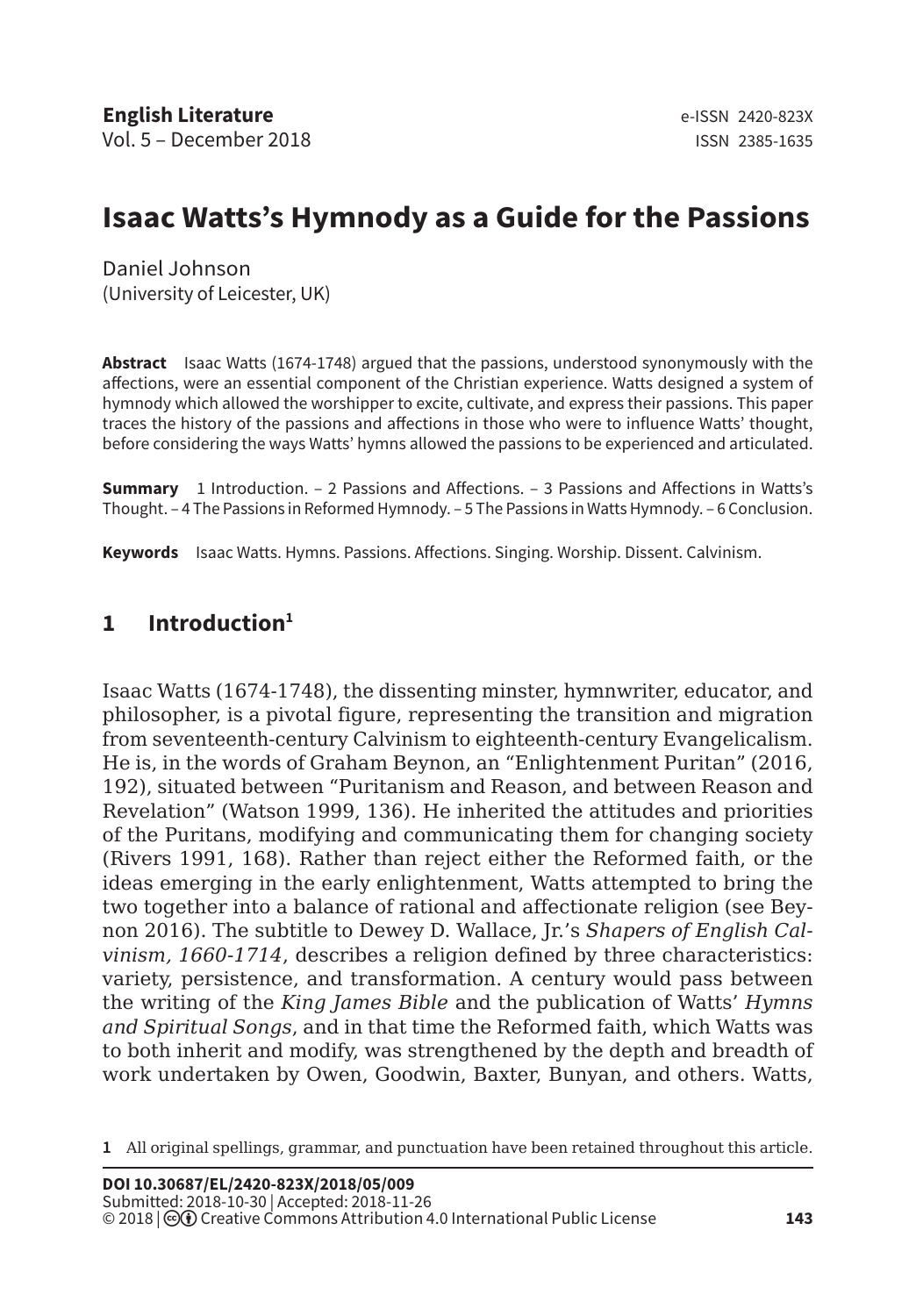along with others, most notably Phillip Doddridge, would contribute to the evolution of the Reformed faith, providing a new rationale with fresh modes of expression appropriate for the developments in eighteenth-century thinking. Wallace writes that seventeenth-century Calvinism, in its various facets and expressions, responded to the Enlightenment that was beginning to dawn on the intellectual and religious horizon by making various theological adjustments and spiritual transformations, in order to "remain faithful to the celebration of the mystery of grace" (2011, 246).

Watts was born to nonconformist parents,**<sup>2</sup>** and attended Thomas Rowe's Academy from 1690 to 1693 (Wykes 1996, 118-21). Here, Watts became familiar with the Patristics, the Reformers, the Puritans, and Enlightenment thinkers.**<sup>3</sup>** He speaks warmly of Calvin's *Institutes*, describing them as "a most excellent, Scripturall, argumentative, and elegant System of Divinity" (Wilkins 1693, opp. 112). But Watts's Calvinism was of the moderate variety; he clung to the core of Calvinism, while explaining away the harsher extremities of the system (Davis 1948, 108-9). This article will show the place of the passions in Watts's work, and the way he adapted seventeenth-century thinking into a new mode of expression through hymns of affectionate piety and evangelical theology.

## **2 Passions and Affections**

The most common terms to describe the emotional experiences of faith throughout the seventeenth and eighteenth centuries were 'affections' and 'passions' (Frazer 2010, 17). Joy (2013a, 72) and Frazer (2010, 17) have all shown that 'affections' was a term predominantly reserved for those emotions which ought to be encouraged and cultivated, while 'passions' referred to those emotions which were to be tamed and subdued; elsewhere Louise Joy writes of the "unruly passions with their calmer, less spontaneous cousins, the affections" (2013a, 72). The experience of, and careful reflection upon, the passions and affections has long been an established part of the Protestant experience, and it was within this context and heritage that Isaac Watts would operate;**<sup>4</sup>** Thomas Dixon notes

**2** During his childhood, Watts's father was imprisoned on account of his nonconformity (Davis 1948, 4-6).

**3** Watts's own study notes from the Academy are preserved in his personally annotated copy of Bishop Wilkin's *Ecclesiastes* (1693), held in Dr. Williams' Library (564.D.6), which demonstrate his familiarity with Origen, Augustine, Luther, Calvin, Perkins, Owen, Baxter, Goodwin, Locke, and others. My thanks to the staff at the Dr. Williams' Library for accommodating my research trips.

**4** This theme is explored in Ted Campbell's chapter, "Affective Piety in Seventeenth-Century British Calvinism" (1991, 42-69).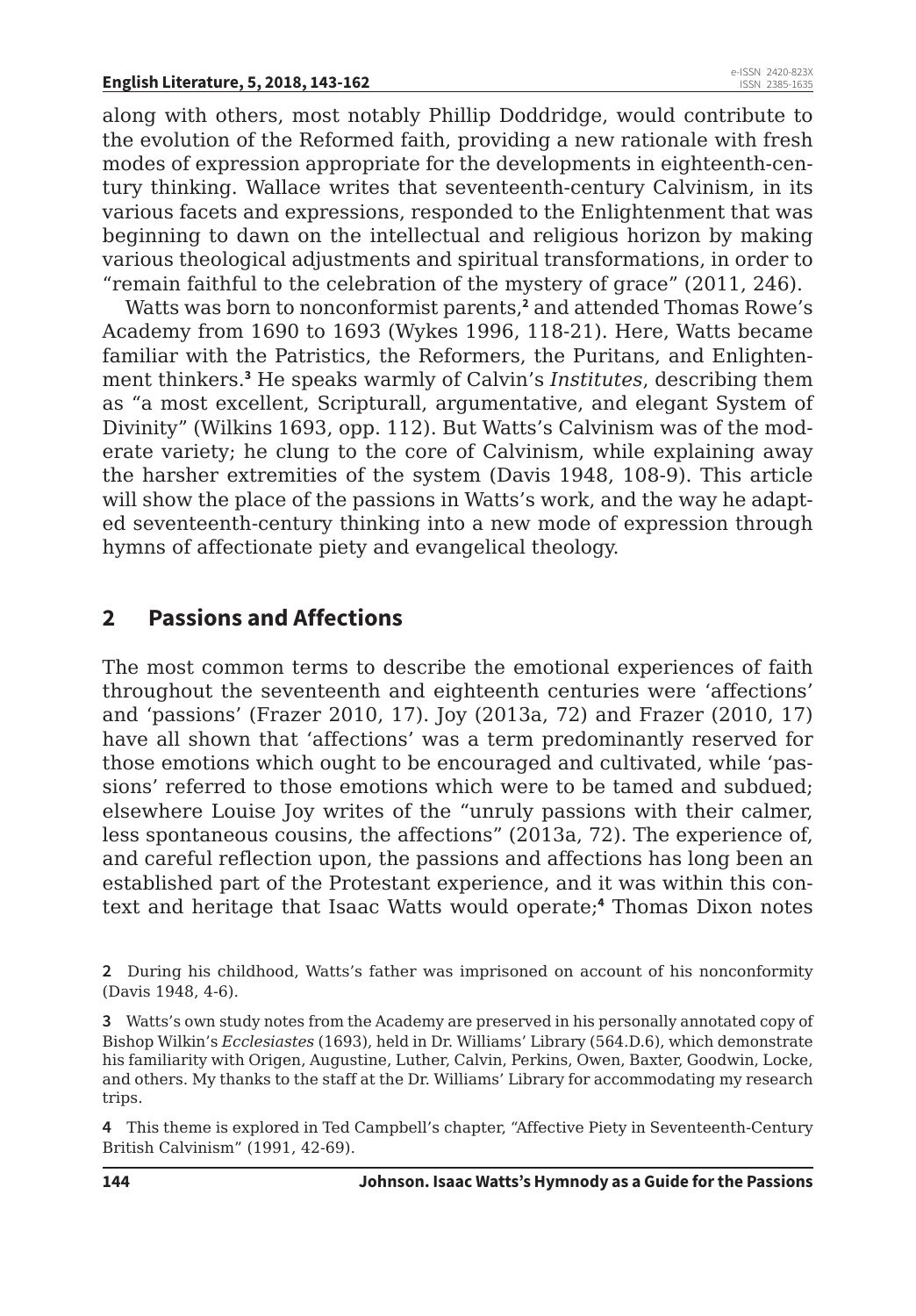that to speak of the "passions and affections of the soul" was to speak in distinctly Christian categories (2003, 66). The passions and affections have their etymological roots in Latin; this distinction can be traced back to Augustine, who was subsequently a major influence on Thomas Aquinas. *Affectus* denotes the love of God, and love for one's neighbour, whereas as *Patior* means 'to suffer', most famously associated with the passions, or sufferings, of Christ in his crucifixion.**<sup>5</sup>**

While these were the dominant uses of the terms, some authors used them in a more synonymous manner; for example, Edwards Reynolds uses the term 'passion' interchangeably with 'affection' (1640, 45). Kirk Essary has argued that this ambiguity had its origins in the sixteenth century, where authors such as Calvin and Erasmus rejected an overtly rigid division between the meanings of 'affection' and 'passion' (2017). Joy draws particular attention to William Fenner's *Treatise of the Affections* (1650) as being a significant text that notably neglects discussion of the passions. This subtle but conspicuous distinction, she argues, signifies a return to Aquinas's categories that sought to distinguish between affections as the intentional, godly desires of the soul, and the passions as the potentially harmful, sinful, negative and subjective responses of the body (2013b). The purpose of Fenner's *Treatise* is the ordering of the emotions, which comes by establishing a distinction between the affections and the passions.

While the prevailing view is that the eighteenth century marks the dawn of the so-called 'Age of Reason', with its growing emphasis on reason and rationalism, this view is increasingly contested; Dixon writes forcefully that,

the so-called 'Age of Reason' was also an age of ostentatious weeping, violent passions, religious revivals, and the persistence of feelings and beliefs of a kind which, according to the cartoon version of intellectual history, were jettisoned in the 1660s. (2015, 72)

During this period, the tendency to have affection and passion converge into a single field of enquiry continued. Francis Bragge writes that passions are the tendency of our souls towards both good and evil (Bragge 1708, 1) and Samuel Clarke refers to both affections and passions positively and negatively. The affections, in Christian thought, were seen in the light of the nature and revelation of God; writers such as Francis Hutcheson and Joseph Butler corroborate this view, that "the normative authority of our moral sentiments ultimately derives from the fact that they were built into our nature by God for the achievement of his intended ends" (Frazer 2010,

**<sup>5</sup>** 'Passio' appears in the *Vulgate*, in Acts 1:3 and 1 Peter 5:1, referring to the crucifixion sufferings of Christ.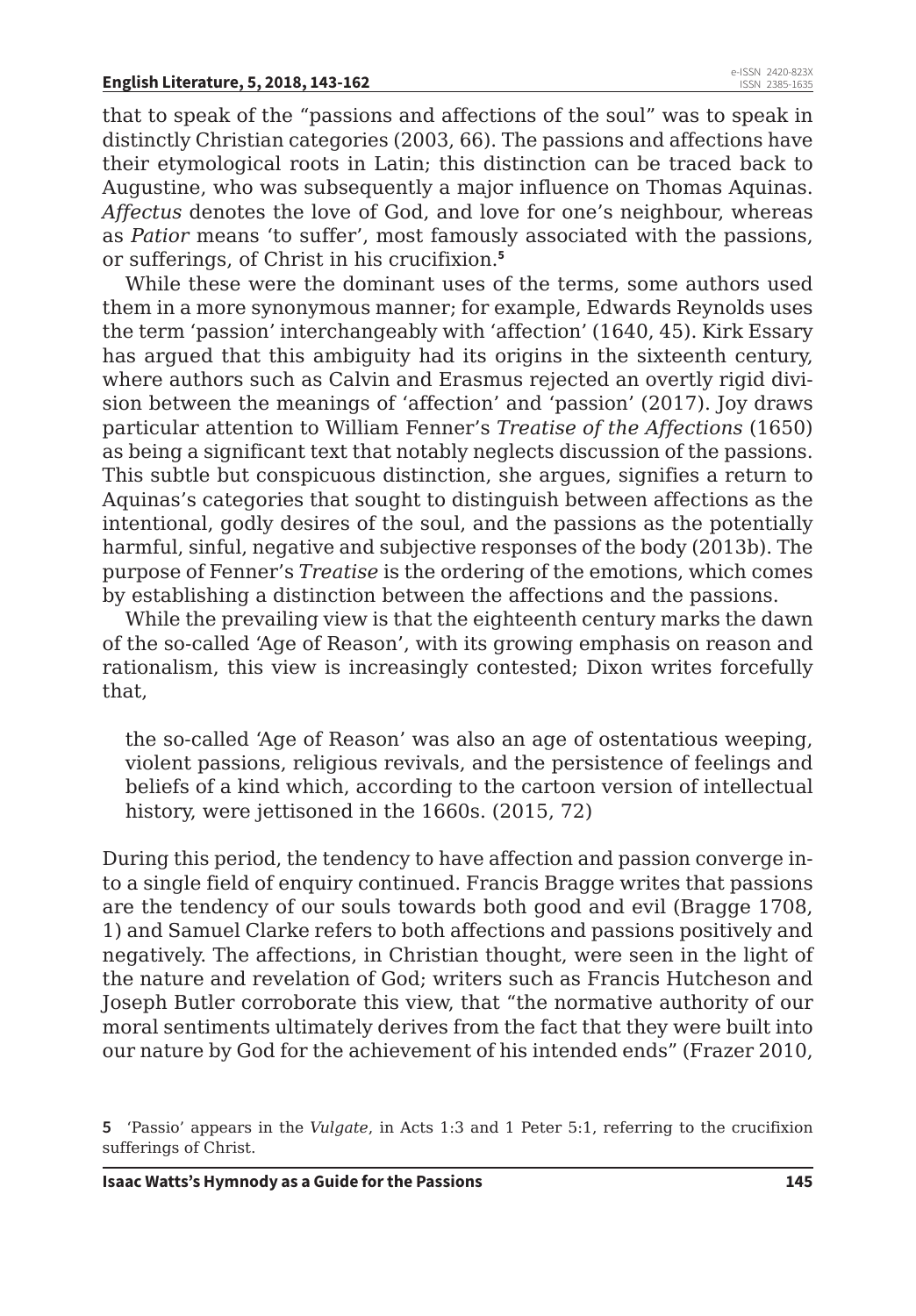16). Dixon has observed that the most significant contributors to this field were all members of the clergy (1999, 301); though the texts dealt with matters of theology, morality, and philosophy, they did so from a practical, rather than theoretical perspective, continuing the tradition established by the Puritans. Alan Brinton, studying references to passion in early eighteenth-century sermon literature, observes that the sermons have a broadly ethical agenda, focused on subduing the more negative passions and bringing them under the governance of reason (1992, 52). However, a distinction between the affections and the passions in Christian thought continued in some quarters throughout the eighteenth century, notably in Francis Hutcheson's *Essay on the Nature and Conduct of the Passions*  and Affections<sup>6</sup> and Jonathan Edwards' *Treatise on Religious Affections*. Dixon has demonstrated a consistency between Augustine's and Edwards' understandings of the affections (1999, 302), and Edwards describes them as the "more vigorous and sensible exercises of the inclination and will of the soul" (2009, 96). On the distinction between affections and passions, Hutcheson writes that "when more violent *confused* Sensations arise with the *Affection* […] we call the whole by the Name of *Passion*" (1728, 60; italics in the original), while Edwards writes:

The *affections* and the *passions* are frequently spoken of as the same; and yet, in the more common use of the speech, there is in some respect a difference; and affection is a word, that in its ordinary signification, seems to be something more extensive than passion; being used for all vigorous lively actings of the will or inclination; but passion for those that are more sudden, and whose effects on the animals spirits are more violent, and the mind more overpowered, and less in its own command. (2009, 98; italics in the original)

# **3 Passions and Affections in Watts's Thought**

Isaac Watts wrote two connected treaties on the passions, both in 1729, *The Use and Abuse of the Passions in Religion* and *Discourses of the*  Love of God.<sup>7</sup> Watts's view of the passions corresponds to that of Bragge and Clarke; they are, in Watts's writings, synonymous with the affections. "*Passions* in this Discourse signify the same with *Natural Affections*", and subsequently, "in this Discourse we take *Passion* and *Affection* to mean the

**6** For a more detailed analysis of Hutcheson's thought regarding the affections and passions see Darwall 1997.

**7** Having stating that they are two books, I take the same view as Davis and Joy, who see the two books as one project (Davis 1948, 223; Joy 2013b).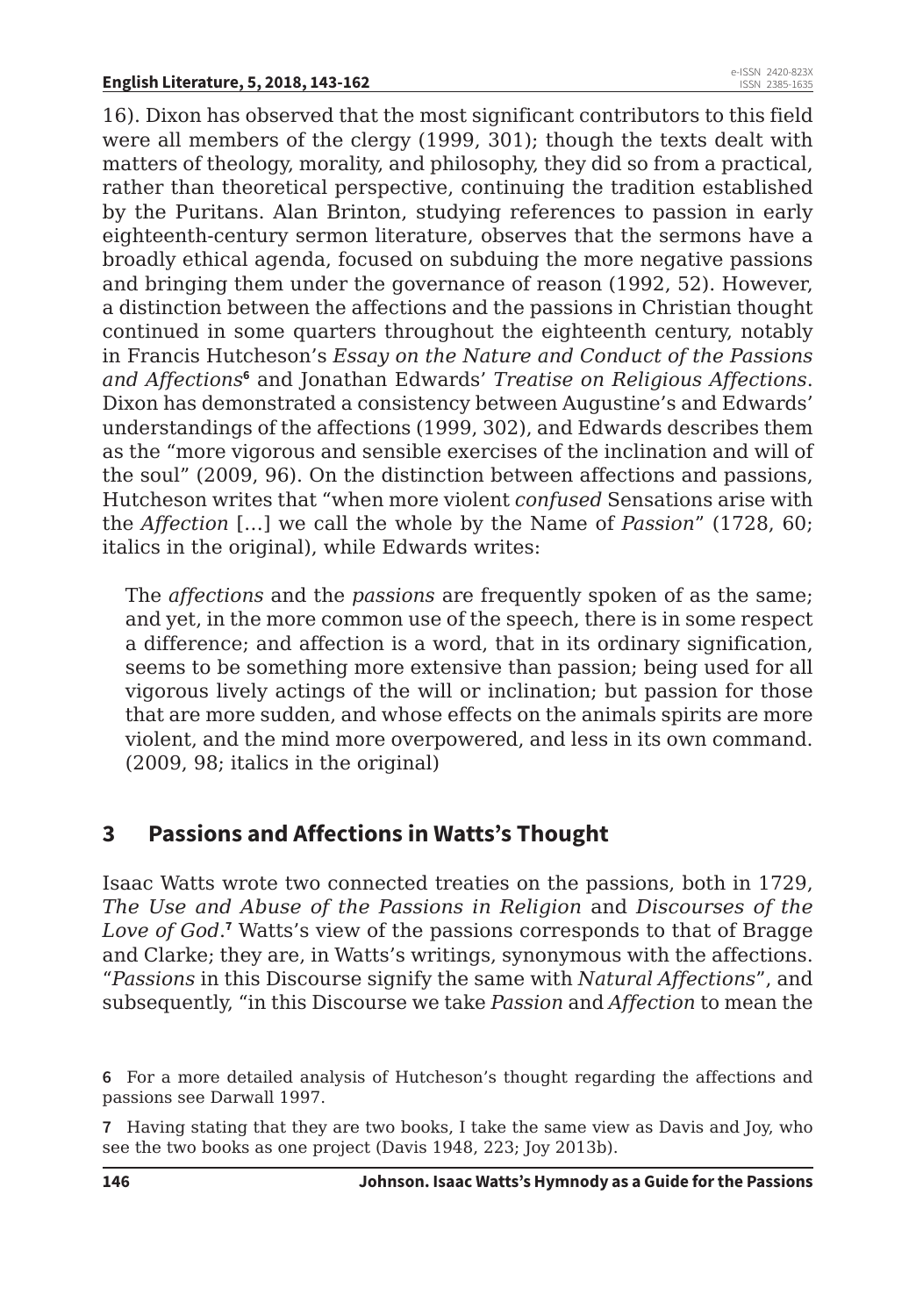same thing" (1729, 2; italics in the original).**<sup>8</sup>** Watts's synonymous use of 'passion' and 'affection' can also be seen in his hymns; he speaks of "angry passions" (1707, 7) and writes: "Our Flesh and Sense, must be deny'd | Passion and Envy, Lust and Pride" (1709, 105). In contrast to this, he draws from the Song of Solomon when he describes his devotion to Christ with the words: "I am my Love's, and he is mine | our Hearts, our Hopes, our Passion joyn" (1707, 68). Watts saw the passions operating in partnership with reason, and resisted the two extremes of one without the other (Dixon 2003, 72-6); he warns of the inadequacies of reason without the fires of passion to bring piety to life, and similarly he condemns those who have neglected reason, leaving themselves exposed to "all the wild Temptations of Fancy and Enthusiasm" (Watts 1729, iv-v).**<sup>9</sup>** He subsequently details this relationship, stating that while passion must rely on reason to determine if an object is good, the passions then vigorously pursue it (48). There is much consistency between Watts and Edwards regarding the source and purpose of affection within religious life. Edwards writes that: "true religion, in great part, consists of holy affections" (2009, 95), resonating with Watts' assertion that it is his "[d]esign to treat of the *Exercises of the Passions, or Affections of the Heart in the Affairs of Religion*", and that his foundation for understanding the place of passion in religion is the proposition that "*The Lord our God is the proper Object of our most sincere Affection, and our Supreme Love*" (1729, 108; italics in the original). Watts divided the passions into several categories, and his 'chief' passions are wonder, love, hatred, esteem, and contempt (1729, 9). Lisa Shapiro, in her study of Descartes' *Passions of the Soul*, has drawn up a taxonomy of the primary passions in the writings of several influential philosophers, including Aquinas, Hobbes, and Spinoza, demonstrating that Watts is unique in following Descartes by including wonder among these primary passions (Shapiro 2006, 269).

**9** Watts was a cautious supporter of the Evangelical Revivals of the 1730s and 1740s; he was supportive particularly of Whitefield's Calvinistic preaching, but had reservations regarding some enthusiastic elements of the movement (see Strivens forthcoming).

**<sup>8</sup>** Joy argues that Watts's insistence on diminishing and rejecting the traditional differences suggests that he is unclear of the necessity of maintaining such a distinction. This view not only assumes a lack of understanding on the part of Watts, but also is inconsistent with other writers who also use the terms synonymously (Joy 2013b).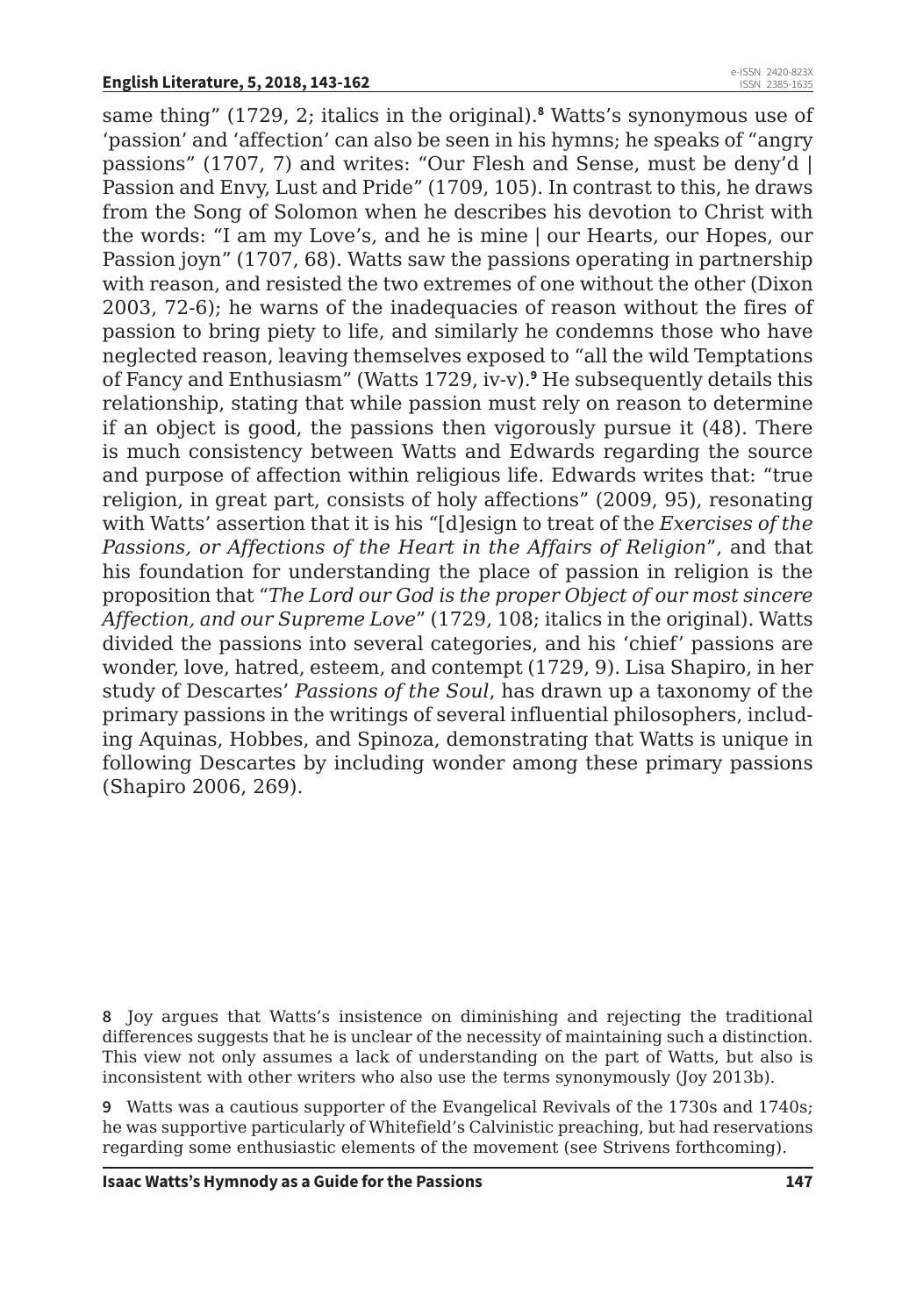## **4 The Passions in Reformed Hymnody**

Augustine's influence was to dominate the development of Reformed hymnody, regarding the relationship between singing and the passions. Augustine's view of music was complex;**<sup>10</sup>** he writes of experiences where hymns caused the affections of his devotion to overflow (Augustine 1984, 146), but also writes of the temptation and guilt over the way his affections are stirred in the things he experienced when singing of hymns in the praise of God (186). This tension was to reappear in Calvin's thought a millennium later. Calvin (1543) values the beauty of music but cautions against its powers:

And in fact, we find by experience that it has a sacred and almost incredible power to move hearts in one way or another. Therefore we ought to be even more diligent in regulating it in such a way that it shall be useful to us and in no way pernicious. (95)

The evolution of Calvin's theology of music in the period between 1536- 46 has been well documented (see Garside Jr. 1979), and the relationship between Augustine and Calvin clearly shown. The solution to the powerful and distorting potential of music is, as Calvin went on to advocate in the preface to his *Psalter*, to obey the commands of Scripture and only sing psalms. The centrality and clarity of Scriptures, Calvin believed, would regulate the affections of the singer, channelling them heavenward in praise, without the dangerous distraction of music's inherent beauty.

The origins of eighteenth-century hymnody lie within the "well-established tradition of Puritan heart religion" (Coffey 2016, 32). The history of hymnody in the Reformed tradition has been widely studied (Watson 1999, 42-132; Escott 1962, 67-100; Davis 1948, 188-96), demonstrating the monopoly held by Sternhold and Hopkins's *The Whole Booke of Psalmes* (1562) that would only eventually be broken by Watts. Exclusive psalmody would be debated throughout the seventeenth century, with both Augustine and Calvin overshadowing the pages of controversy, as the dispute around the appropriate use of the passions through music continued. Authors such as William Ames, William Perkins, and Richard Baxter all encouraged affectionate piety within believers, and the debate around exclusive psalmody followed similar lines.**<sup>11</sup>**

**<sup>10</sup>** For an exploration of Augustine's view of music, see "St. Augustine: The Problems of Eloquence and Inordinate Love" in *A New Song in an Old World: Musical Thought in the Early Church* (Stapert 2006, 180-93).

**<sup>11</sup>** Watts' annotations in Wilkins' *Ecclesiastes* demonstrate his familiarity with and appreciation for these authors.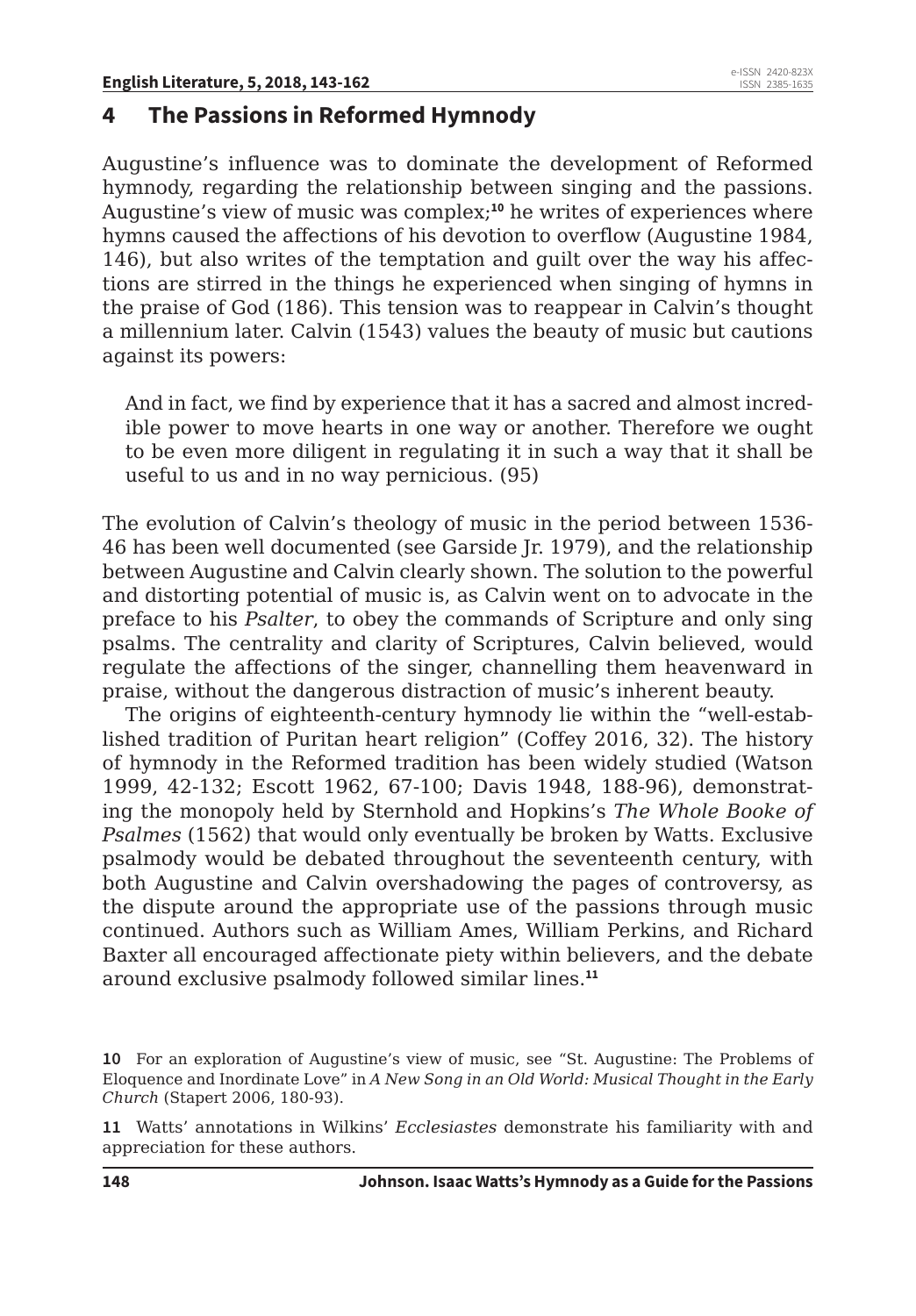Thomas Ford writes in 1653: "it is clear, That as God requires such a holy affection in his people, so he doth require some expressions suitable to that affection" (1653, 57). Elsewhere, Ford quotes Augustine directly, stating that "hymns are the praises of God with a song. If it be praise, but not the praise of God, 'tis not a hymn" (20-1). While Ford argued in favour of exclusive psalmody, Edward Leigh believed that Scripture permitted new songs to be written and sung so long as they were "agreeable to the Word of God", commending the godly effect of singing these songs, saying: "and God knowing the efficacie of Poetry and Musick, to help memory and stirre up affection doth allow his people to use it for their own spiritual comfort" (Leigh 1662, 610). A generation later, Benjamin Keach argued that

[w]e must sing with Affections; let your joyful Noise be from the sense of God's Love in a dear Redeemer to your own Souls. Let it be by exciting your graces; let faith be in exercise in this Duty as well as in Prayer and under the Word. Let it be with inward Joy. (1691, 191-2)

Elsewhere, in the preface to his textbook, *The Grounds of Criticism in Poetry*, John Dennis bemoaned the current state of hymnody, describing the metre of Sternhold and Hopkins as "vile"; and he later wrote that "poetry by the force of the Passion, instructs and reforms the Reason; which is the Design of true Religion" (1704, 13).

In 1708, a series of sermons, *Practical Discourses of Singing in the Worship of God*, were published. Several themes regarding the use, purpose, and expression of passions appear across the lectures. Drawing support from Augustine's experience in his *Confessions*, singing is described as "an *Affecting* Exercise, peculiarly fitted with special Advantage to raise holy Affections of Soul, and enliven every Grace" (Earle et al. 1708, 74). Therefore, the habit of lining out the psalms, where a designated clerk would read each line of the hymn for the congregation to sing it in reply, a practice heavily criticised by Isaac Watts, receives special criticism as a hindrance to the cultivation of godly affections. Not only does lining out break the singer's understanding and flow of thought, but

as the Musick and Sense of the Psalm is and must oftentimes be interrupted, so likewise must it be a great check upon our *Affections*, and a hindrance to the Exercise of our *Graces* in this Duty. (139-40)

The means by which the affections are raised through singing is dependent on a clear comprehension of the subject; "understanding what we sing, having the Sense whole and intire under our eye, our Affections are more easily excited, and assisted to *make melody to God in our Hearts*" (140; italics in the original). The same point is made in the second sermon, which states: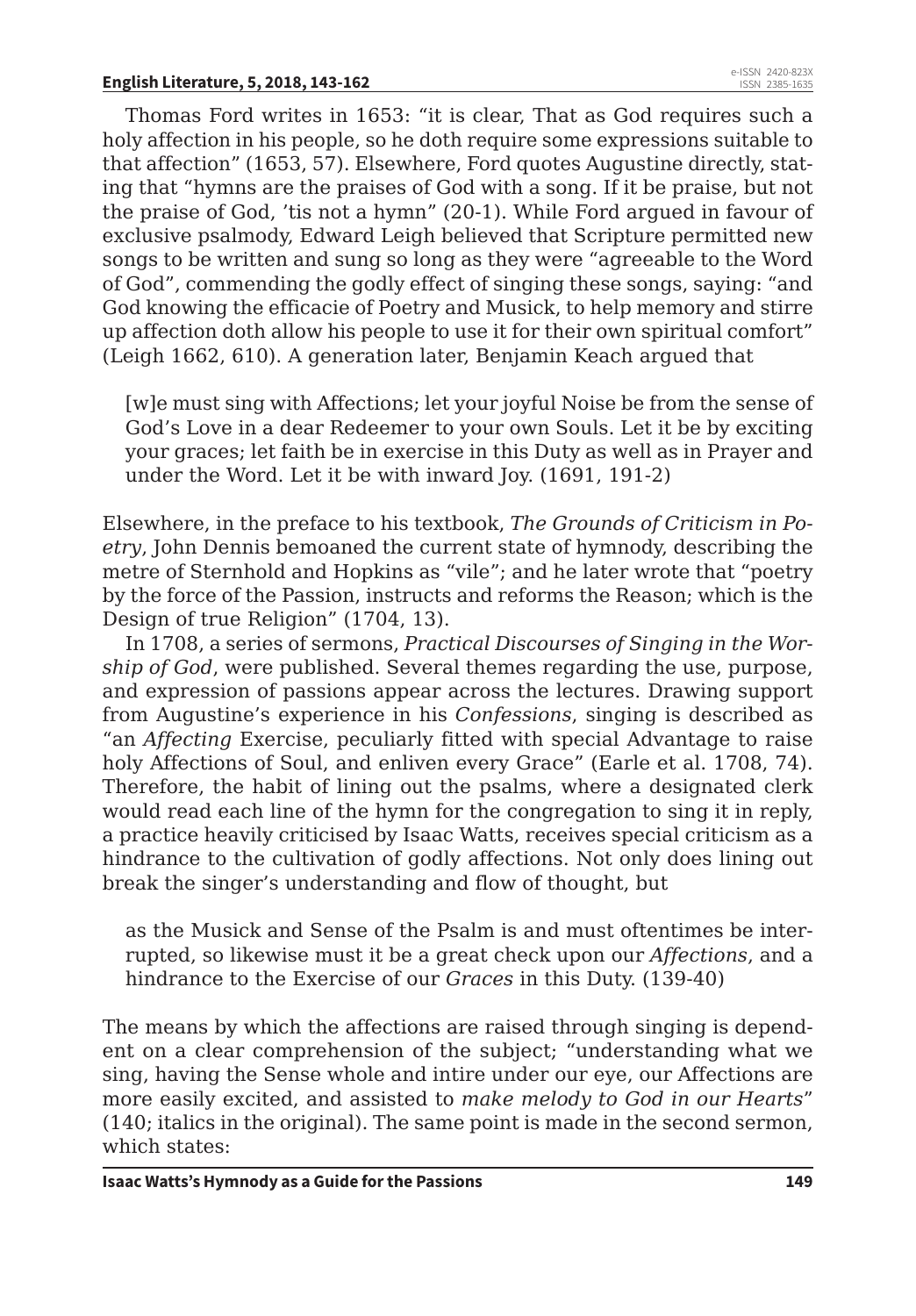We must distinctly apprehend, and rightly conceive the Sense and Meaning of what we sing. It requires the proper Exercise of the Affections, the suitable working of the natural *Passions* answerable to the various Matter and the different Subject of our Song. (65-6)

The priority then becomes a clear apprehension of God as the object of worship; within the context of considering the infinite excellencies of God's divine nature, the "whole Perfection inspires the Matter of our Song, and the devoutest Affections of Soul" (98).

In sermon five, Mr. Newman puts forward an argument for songs that contain the doctrines of the New Testament, rather than only singing psalms taken directly from the Old Testament. Having established biblical reasons for his view, he refers his readers to "Mr. Watts' ingenious Essay on this Subject" for further satisfaction (154). The essay Newman refers to is Watts's "Preface" to his 1707 *Hymns and Spiritual Songs*, in which Watts establishes his reasons for writing new hymns, breaking from the tradition of exclusive psalmody. Watts's "Preface" is one of a trilogy of works in which he particularly addresses the place of singing in the worship of God; the other two being his *Short Essay Toward the Improvement of Psalmody* (1707) and the "Preface" to his 1719 *Psalms of David, Imitated in the Language of the New Testament*. By surveying the three works at once, a clear view emerges of Watts's understanding of the cultivation and expression of passion through the act of worshipping God in song. Singing, as shall be seen, represents the intersection of internal and external forms of religion in his mind. He discusses this at greater length in his *Discourses*, condemning outwards acts that are absent of corresponding internal experiences:

The Heart with all the inward Powers and Passions must be devoted to him in the first Place: This is Religion indeed. The great God values not the Service of Men, if the Heart be not in it: The Lord sees and judges the Heart; he has no Regard to outward Forms of Worship if there be no inward Adoration, if no devout Affection be employ'd therein. (Watts 1729, 108)

## **5 The Passions in Watts Hymnody**

Watts's time at Rowe's Academy began to shape his thinking around the weaknesses in the practice of Dissenting hymnody. He later writes in his copy of Wilkins' *Ecclesiastes*, opposite page 230, of his admiration of Benjamin Keach, his disdain for Thomas Ford, and the contribution that Joseph Stennet had made to the arguments for gospel songs (Wilkins 1693, opp. 230). Watts was encouraged by his brother Enoch, in a letter dated March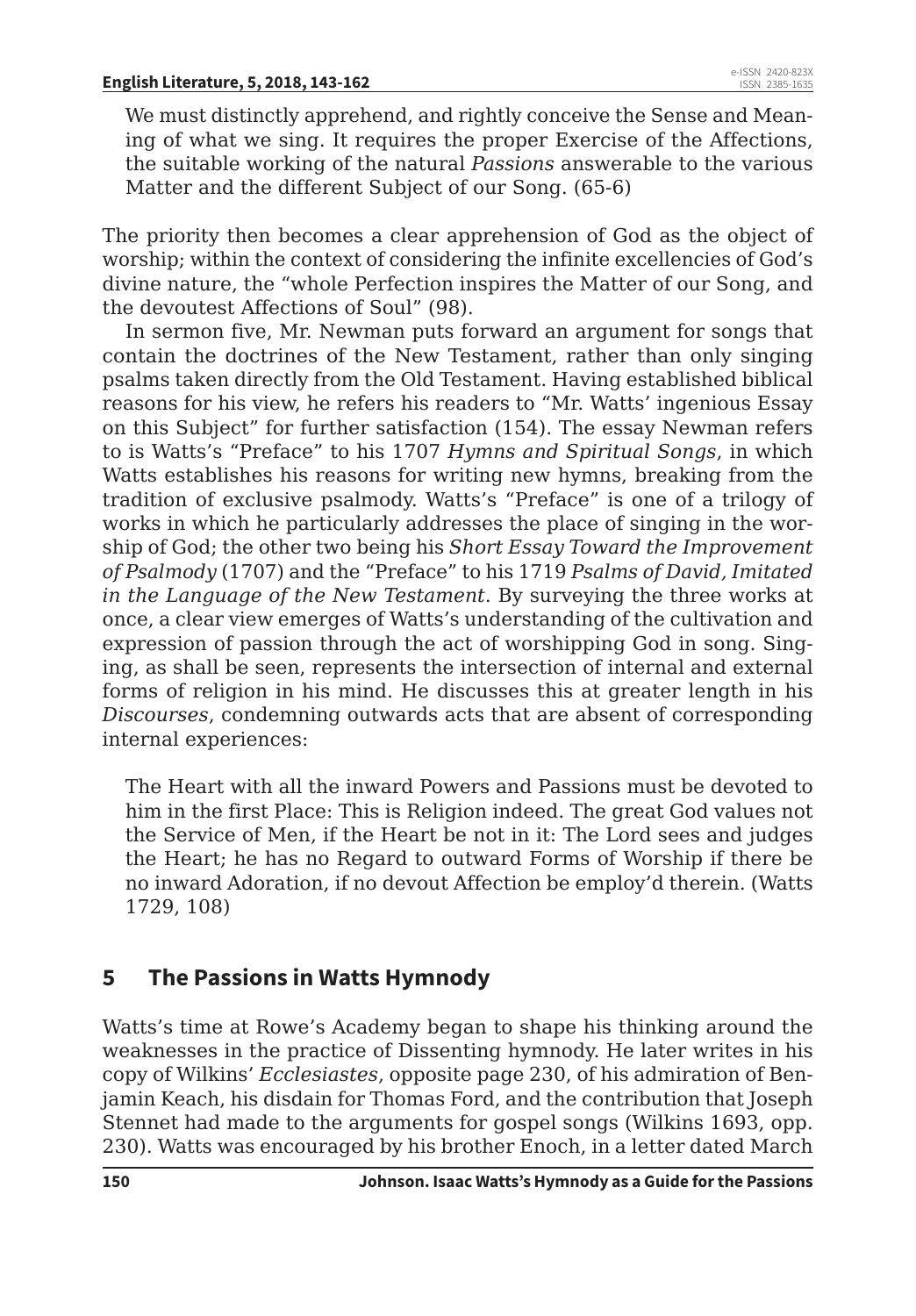1700, to publish his hymns.**<sup>12</sup>** The letter mocks various psalters: "Mason reduces this kind of writing**13** to a sort of yawning indifference, and honest Barton chimes us to sleep" (Milner 1845, 177). Similarly the hymns of Keach and Bunyan are "flat and dull" (178), while the publication of Isaac's hymns would provide a better solution, according to Enoch, who writes: "now when yours are exposed to the public view, these calumnies will immediately vanish" (179).

The contrast between the internal passions and the outward expressions of them is at the heart of Watts's doctrine of praise. His *Preface* to *Hymns and Spiritual Songs* begins with two statements, which highlight the disparity between the ideal of singing and the reality as Watts saw it. He begins his "Preface" with the exalted claim that "while we sing the Praises of our God in his Church, we are employ'd in that part of Worship which of all others is the nearest a-kin to Heaven" (Watts 1707, iii). Grieved that it is not on earth as it is in heaven, Watts goes on to summarise the practice as he has observed it among churches with the damning criticism that "'tis pity that this of all others should be perform'd the worst upon Earth" (Watts 1707, iii). Watts bemoans the "dull Indifference, the negligent and the thoughtless Air that sits upon the Faces" of the congregation, which he says could "tempt even a charitable Observer to suspect the Fervency of inward Religion, and 'tis much to be fear'd that the Minds of most of the Worshippers are absent or unconcern'd" (iii-iv).

As has been seen, Watts was grieved that religious use of the passions was being neglected in favour of cold and dry reasoning; reason alone was not sufficient to raise virtuous piety to what he perceived to be their rightful place without the aid of the passions and affections (1729, iv). He felt that there were two causes that ought to be blamed and held responsible for the dire state of psalmody. One cause is the habit of lining, and the other is the lyrical content of the existing psalters. To eliminate the practice of lining out, the publisher of Watts's *Psalms of David* gives specific instructions as to how the psalms ought to be sung, recommending that they are sung without reading line by line, and that if a clerk must be used to read the words, that they read the words in their entirety before the whole song is sung (1719, vi-vii). Watts has a high view of singing, and its role in the passions of the believer. He writes that: "The ART OF SINGING is a most charming Gift of the God of nature and designed for the Solace of our Sorrows and the Improvement of our Joys" (1721, i). While he admits that the metaphors within his lyrics are "generally sunk to the Level of vulgar Capacities" (1707, viii), he does state elsewhere that his ambition

**12** Both Davis (1948, 197-8) and Milner (1845, 176-9) transcribe the letter in full.

**13** That is, the exclusive psalmody primarily associated with Sternhold and Hopkins's Psalter.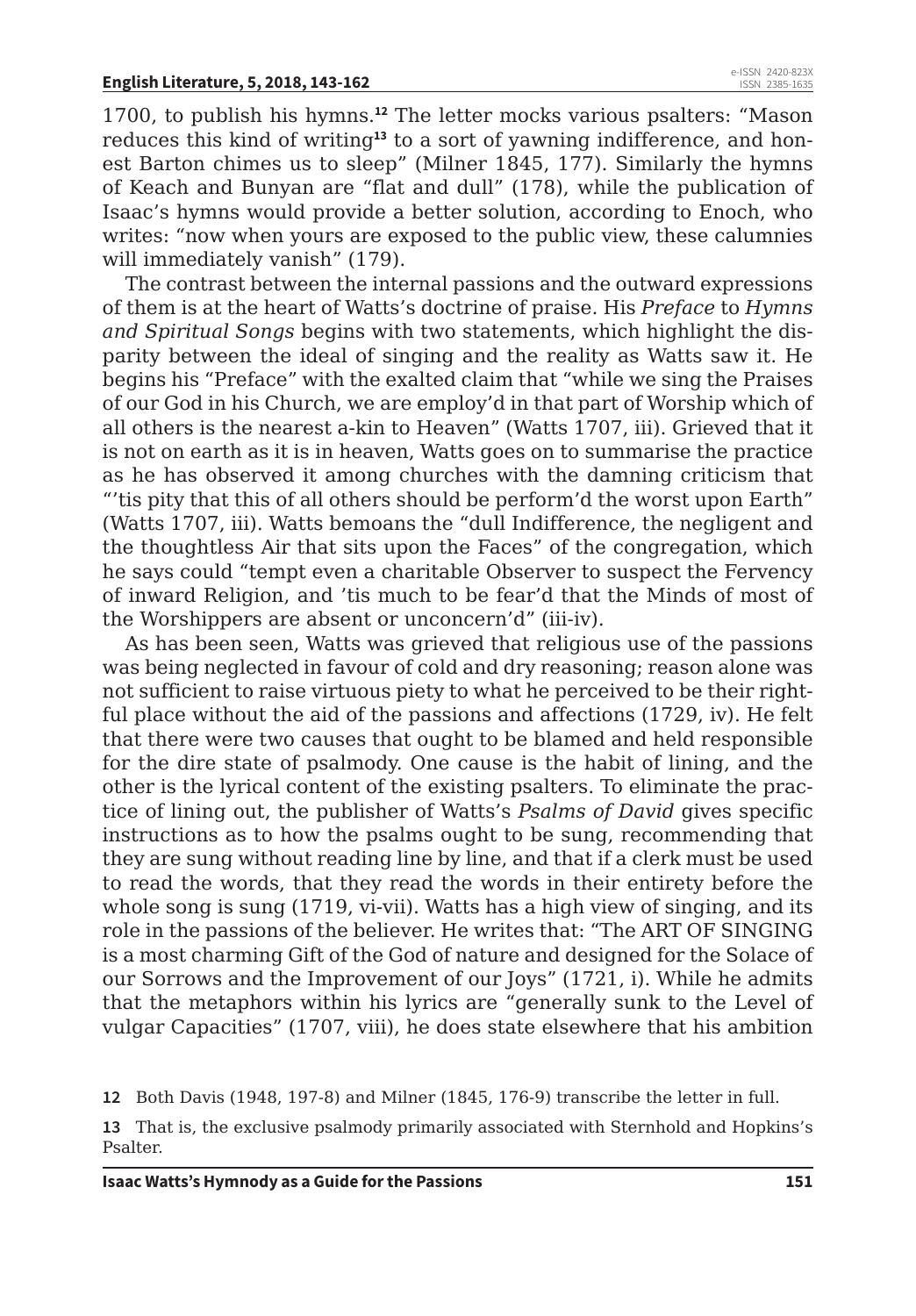is to employ, "bright, warm and pathetic language, to strike the imagination or to affect the heart, to kindle the divine passions or to melt the soul" (1731, 84). He intends that this language be sung. Watts is convinced that singing is designed by God to serve the expression of devotional passion. He encourages the readers of the *Preface* to his *Psalms of David* to

remember, that the very power of singing was given to human nature chiefly for this purpose, that our own warmest affections of soul might break out into natural or divine melody, and that the tongue of the worshipper might express his own heart. (1719, iii)

Similarly, he writes in his *Short Essays* that the purpose of singing is "to vent the inward devotion of our spirits in words of melody, to speak our own experience of divine things, especially our religious joy" (1800, 11). And this view is expressed in the hymn texts themselves, as he expects the singer to feel the passions he is intending to cultivate:

Now to the Lord a noble Song! Awake my Soul, awake my Tongue, *Hosanna* to th'Eternal Name, And all his boundless Love proclaim. (Watts 1707, 120)

Come, happy Souls, approach your God, With new melodious Songs, Come render to Almighty Grace, The Tribute of your Tongues. (174)

The second cause for the poor performance of singing among the worshippers of his day is that Watts believed that when singing, "spiritual Affections are excited within us" but that these affections cannot be fully realised by singing of Old Testament psalms and experiences (Watts 1707, vi-v). Likewise, in the "Preface" to his *Psalms of David*, Watts describes the experience of having the words of David on his tongue as something that "interrupts the holy melody, and spoils the devotion" (Watts 1719, xiv). Watts readily admits that the original words of the psalmist keep the "spring of pious passion awake" when sung by those who can understand them experientially, but observes that "our affections want something of property or interest in the words, to awake them at first and to keep them lively" (i). However, Watts ultimately hopes that his imitation of the Psalms, written through the lens of the New Testament, will correct this, intending that the singer "find by Sweet Experience any devout Affections raised" through his words (xxii). He hopes that the soul of the singer will be "pos-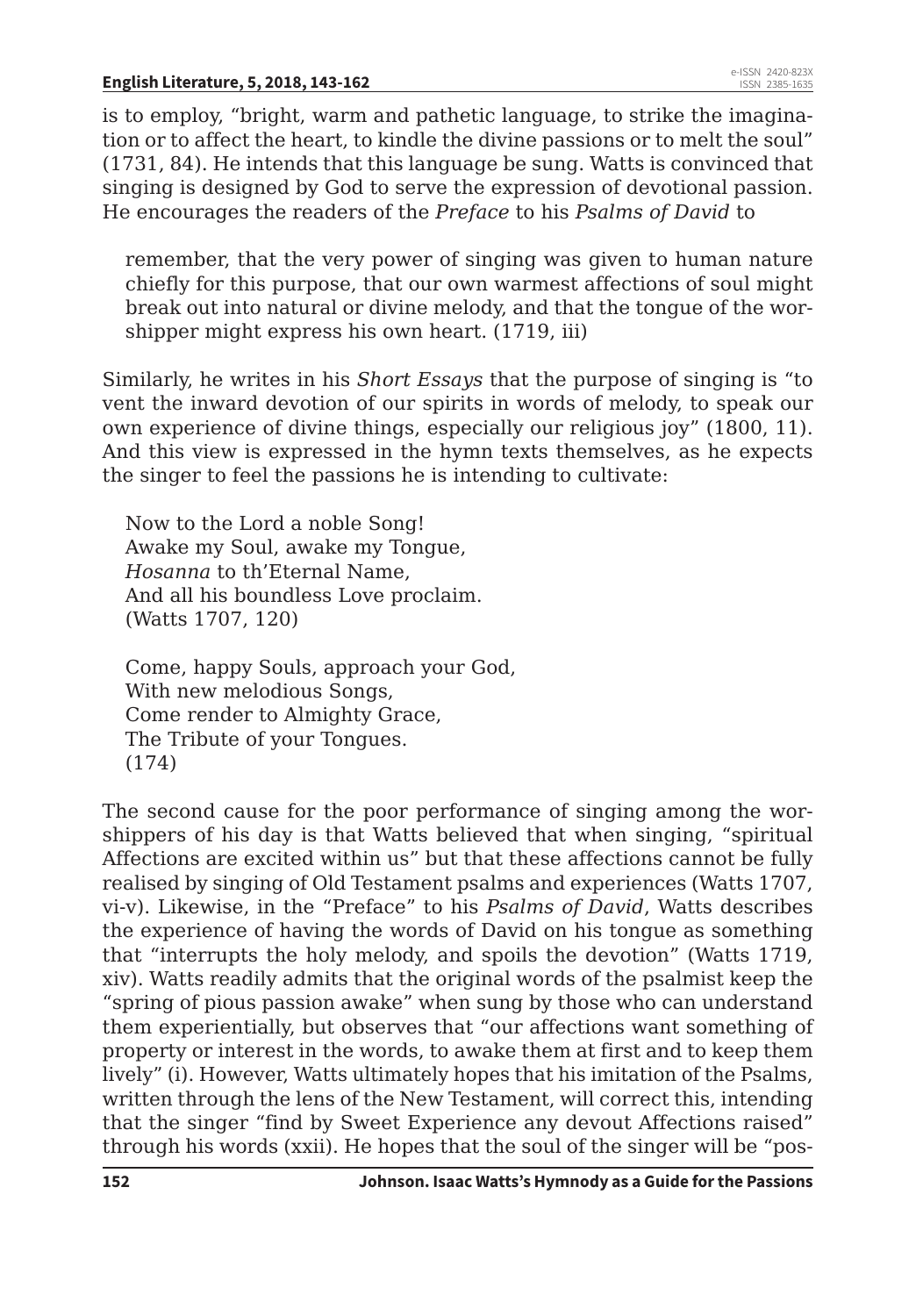sessed with a variety of divine affections, when we behold him who is our chief beloved hanging on the cursed tree" (1800, 11). It is unsurprising that Watts's most enduring hymn, *When I Survey the Wondrous Cross*, portrays the crucifixion of Jesus as being at the heart of the devotional life of the believer, while also stressing the divine and incarnate nature of Jesus as being both the "Prince of Glory" and "Christ my God", echoing the confession of faith from Thomas in John 20:28. Watts' primary intention through his hymns and psalms is to provide songs for Christians to clearly articulate the doctrines and experiences that belong to the New Covenant. In *The different Success of the Gospel*, he writes:

But Souls enlightened from above, With Joy receive the Word; They see what Wisdom, Power and Love Shines in their dying Lord. (1709, 95)

Regarding Watts's perceived need for hymns about Christ, the state of Dissenting praise is summed up by Harry Escott who comments:

In preaching and prayer Christ and His Cross were at the centre of the worshipper's thought, but when he sang his praises, it was as if Christ had never been born, had never died and rose again from the dead. (1962, 254)

Watts was grieved that Christians who only sang metrical psalms had no songs to express the joy of their salvation. Scholars have long established the link between Watts's theology and his hymnody; Manning describes Watts as having a cosmic view of the cross, as the central feature both of the universe and Christian doctrine (1942, 83); Crookshank observes that "Watts the logician argued that Old Testament Scripture viewed in New Covenant light both allowed and obligated him to Christianize the Psalms" (2004, 19); and Watson writes, "Watts' hymnody […] insists on the importance of revealed religion and on the saving grace of Jesus Christ" (1997, 135-6). This theme comes out in the hymn, *A Vision of the Lamb*, in which the opening verse concludes, "Behold amidst th' Eternal Throne | A Vision of the Lamb appears" before describing the experience of the worshipper:

Our Voices joyn the Heav'nly Strain, And with transporting Pleasure sing, Worthy the Lamb, that once was slain, To be our Teacher and our King. (Watts 1707, 26)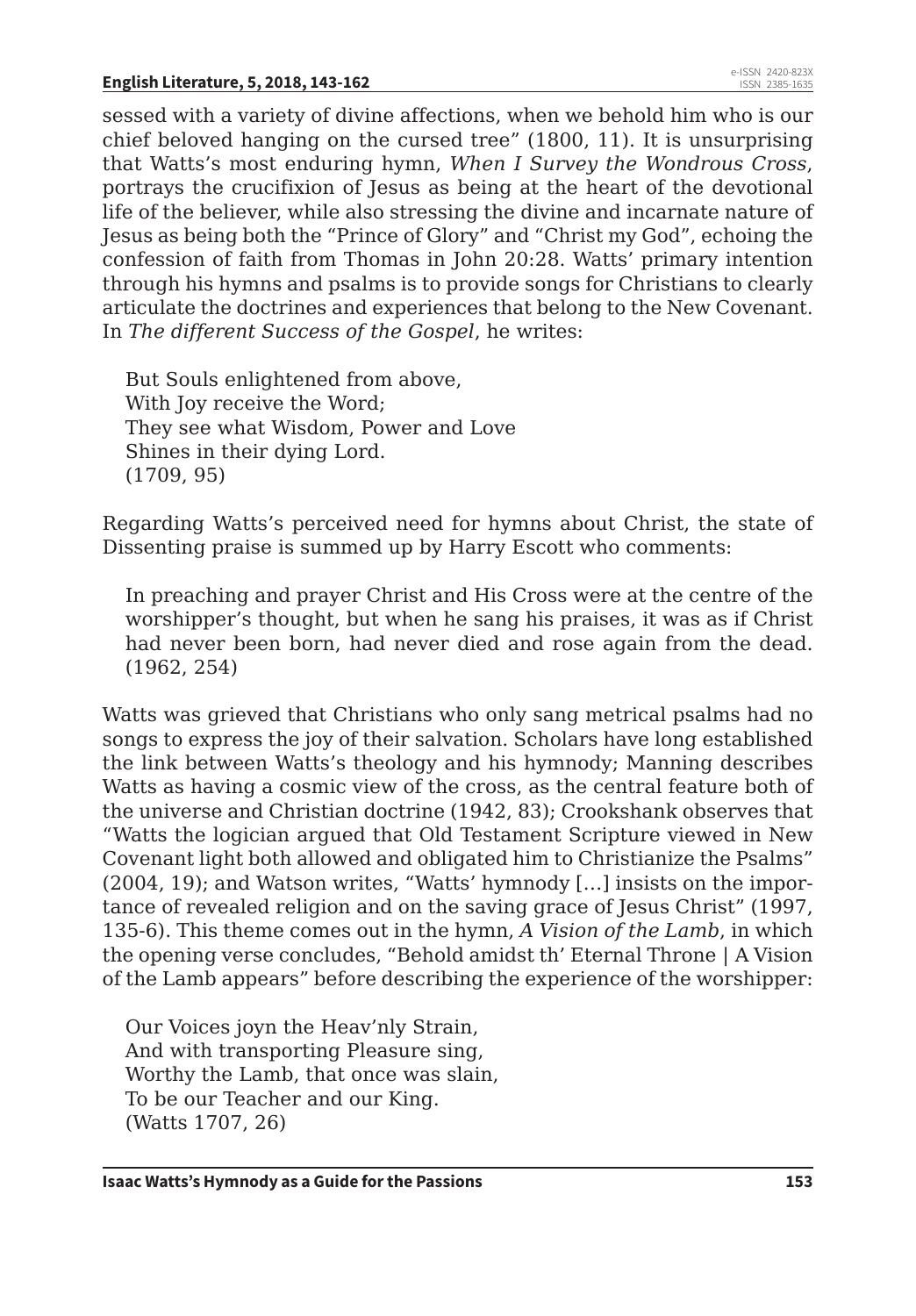In his *Hymns and Spiritual Songs* and then in his *Psalms of David*, Watts intended to provide the Church with songs that could voice the whole panorama of the affections – "the most frequent Tempers and Changes of our Spirit, and Conditions of our Life are here copied, and the Breathings of our Piety exprest according to the variety of our Passions" (Watts 1707, vii). Watts goes on to describe what this spectrum looks like; his songs are designed to give voice and expression to "our Love, our Fear, our Hope, our Desire, our Sorrow, our Wonder and our Joy, all refin' into Devotion, and acting under the Influence and Conduct of the Blessed Spirit" (vii). Watts locates the articulation of these passions within the sovereign workings of the Trinity; his hymns and psalms, and the affections they articulate, are "all conversing with God the Father by the new and living Way of Access to the Throne, even the Person and the Mediation of our Lord *Jesus Christ*" (Watts 1707, viii).

## 5.1 Sovereign Love

It has been said that no subject was more prominent in eighteenth-century hymnody than God's providence (Harlan 1979, 181). Watts writes that as "Foundation of these Discourses, I chose to treat the *Love of God*, which in a sovereign Manner rules and manages, awakens or suppresses all the other Passions of the Soul" (Watts 1729, vi). This theme appears frequently in his hymns, as the singer responds to the arousing influence of God's sovereign love at work, creating godly passions with them:

Now shall my inward Joys arise And burst into a Song, Almighty Love inspires my heart And Pleasure tunes my Tongue. (1707, 38)

Let God the Father live For ever on our Tongues; Sinners from his first Love derive The Ground of all their songs. (207)

The Father's love shall run Thro' our Immortal sons, We bring to God the Son *Hosannas* on our Tongues: Our lips address The Spirit's Name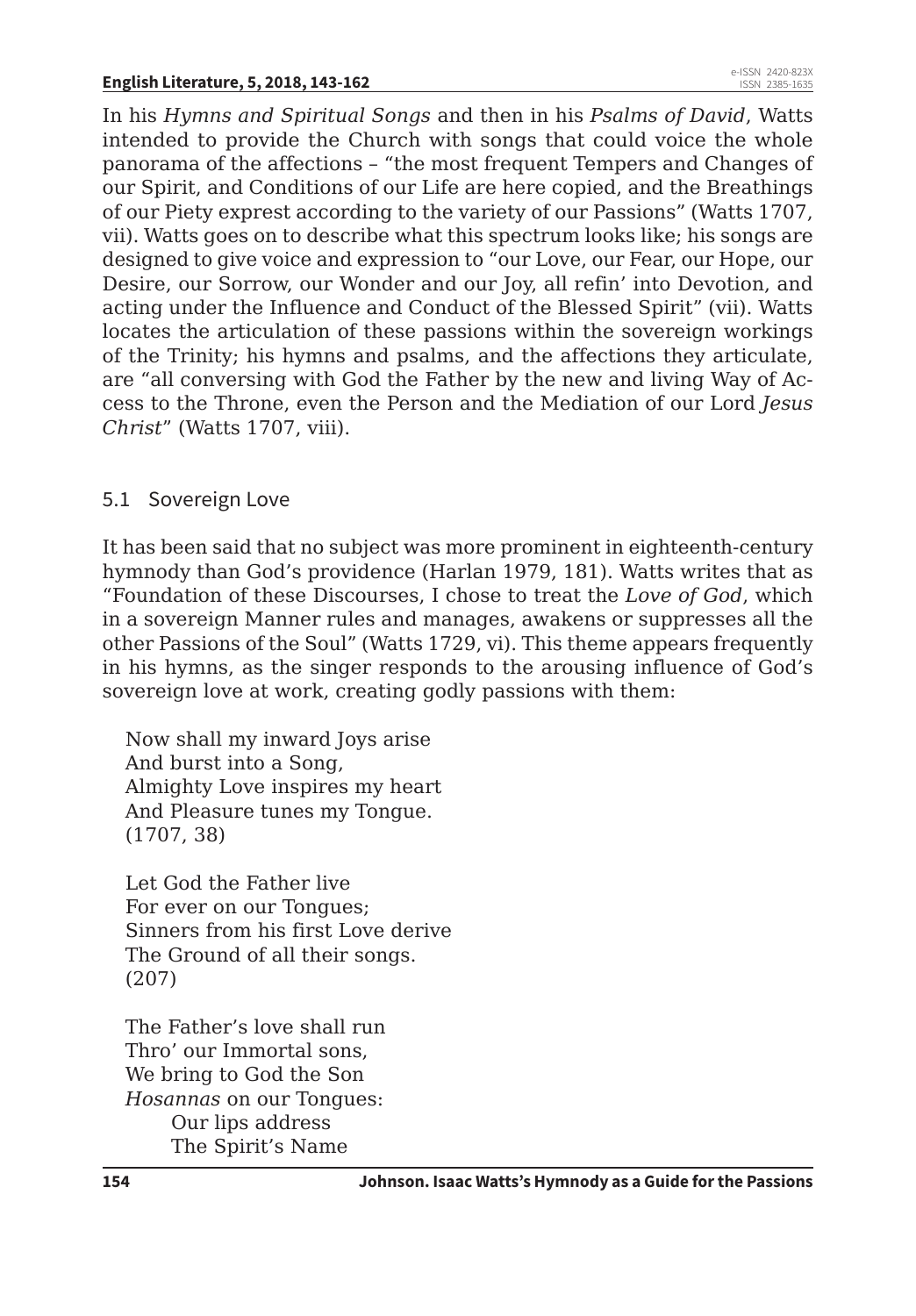With equal Praise, And Zeal the same. (1709, 315)

Along with Edwards, who argues that "surely God is so sovereign […] that he may enable us to do our duty when he pleases" (2009, 188), Watts sees the sovereign love of God as being the source of all godly passions, throughout the duration of the believer's life; his hymns allow the singer to voice their prayers and pleas that God would create and sustain these pious affections within them. Watts sees the believer as being ultimately dependent on God for this influence. He writes of "this sacred and sovereign Affection of divine Love", which "commands and influences, excites and subdues the other Passions of Nature" to ultimately constrain them all to be "subservient to its own great Designs, i.e. to the Honour and to the Enjoyment of God, the Object of this divine Affection" (1729, 146-7):

But Oh! How base our Passions are! How cold our Charity and Zeal Lord, fill our Souls with heavenly Fire, Or we shall ne'er perform thy will. (1709, 92)

Great God, subdue this vicious Thirst This Love to Vanity and Dust; Cure the vile Fever of the Mind, And feed our Souls with Joys refin'd. (259)

Renew mine Eyes, and form mine Ears And mould my Heart afresh; Give me new Passions, Joys and Fears, And turn the Stone to Flesh.  $(246)$ 

John Coffey notes that Watts would have doubts over Athanasian orthodoxy in later life (2016, 39), but when he wrote his hymns he was unequivocal as to the nature of the Trinity, going so far as to describe it as the "peculiar Glory of the Divine Nature" (Watts 1707, 206). Watts sees the three persons of the Trinity as being involved in this process of subduing of sinful passions and the cultivation of godly affections; of the role of Christ, Watts writes in *The Distemper, Folly and Madness of Sin*:

Madness by Nature reigns within The Passions burn and rage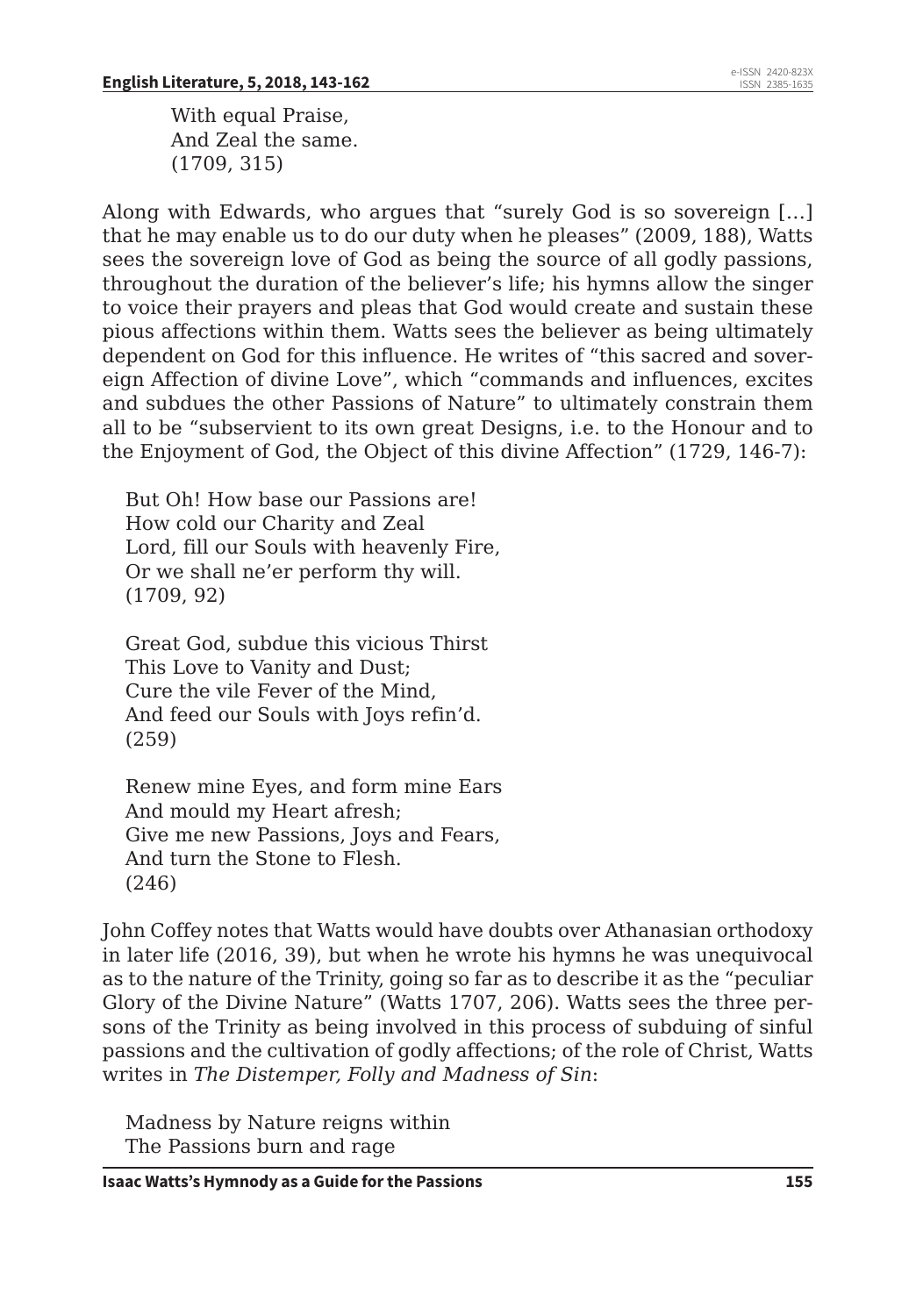Till God's own Son with Skill Divine The inward Fire asswage. (1709, 265)

Watts also sees the Holy Spirit as being an essential component within the sovereign influence of God upon the believer's passions. When speaking of the fruits of the Spirit in the life of the believer,**<sup>14</sup>** he writes that the "sanctified Affections are so great Part of the new Creature, that the very Graces of the holy Spirit are called by their Names," concluding with the rhetorical question: "What is this blessed Catalogue of the Fruits of the Spirit, but the Passions of Nature refined and renewed by Grace?" (1729, 172-173). The necessity of the Holy Spirit in the cultivation of the passions is expressed throughout his hymns:

Come Holy Spirit, Heavenly Dove, With all thy quickening Powers, Kindle a Flame of sacred Love, In these cold Hearts of ours. (1707, 109)

Eternal Spirit, we confess And sing the Wonders of thy Grace; Thy Power conveys our Blessings down From God the Father and the Son. (1709, 248)

#### 5.2 Wonder

As has been seen, one of the surest methods of cultivating godly passions commended by Watts to his readers was that time spent consciously reflecting upon their wonder at the uniqueness of an object produces greater degrees of affection for it; therefore, he urged that they continually fill themselves with wonder, towards God and the Christian gospel. Watts writes: "this Passion discovers itself by lifting up of the Hands of the Eyes, and by an intense fixation of the Sight or the Thoughts" (1729, 12). For Descartes, the passion of wonder is what makes learning possible (Fisher 2002, 10), and, according to Watts, the key to raising the passion of wonder is to "contemplate the Nature and Perfections of God" and to consider the "amazing Instances of his Providence and Grace which he has manifested in his Word" (1729, 57). The highest object of love is God, and this love

**14** Galatians 5:22-3.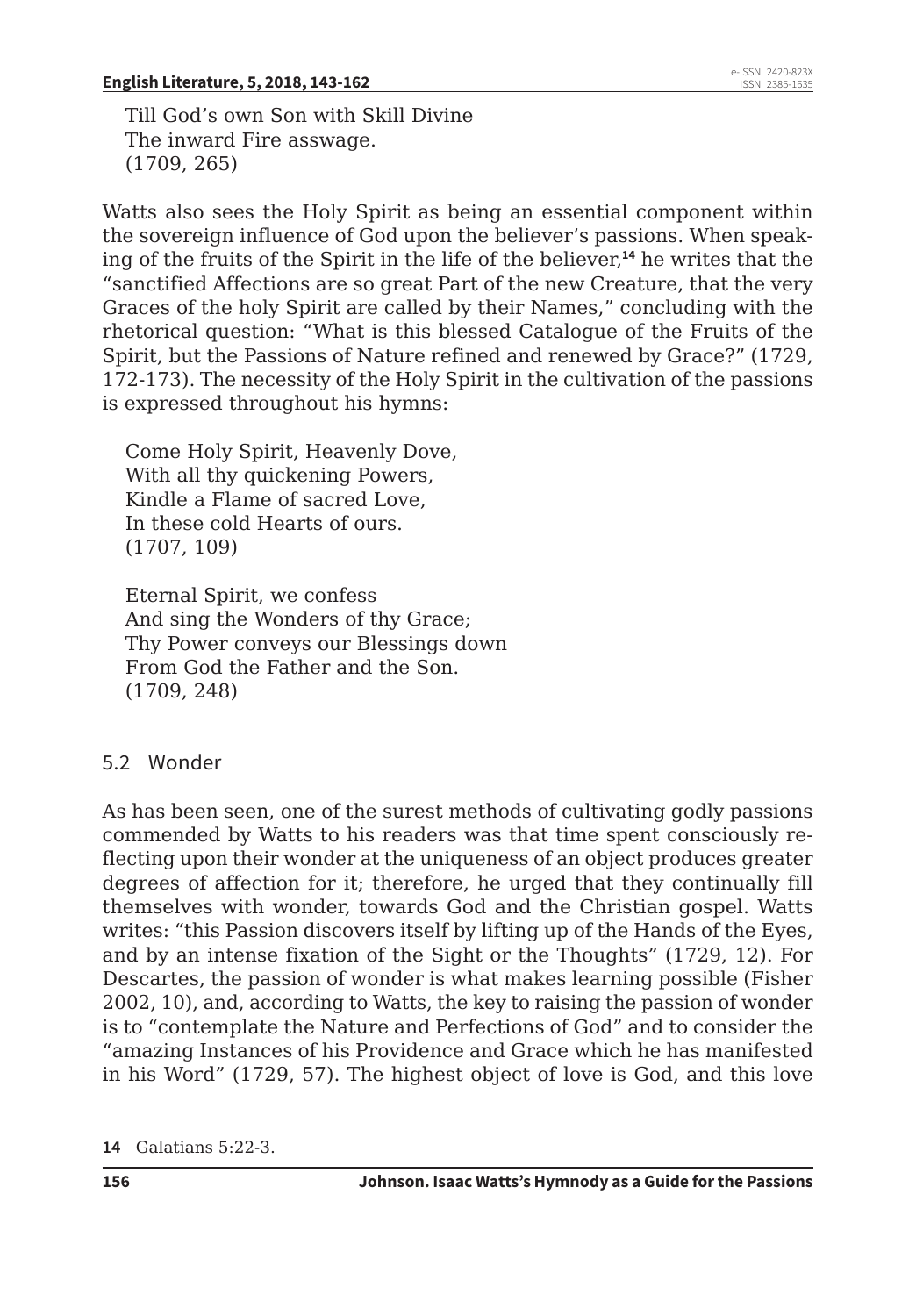is fuelled by wonder; "sincere and fervent Love is ever finding some new Beauties and Wonders in the Person so much belov'd" (126). Wonder perceives the degree to which an object is "rare and uncommon" and when this wonder is fixed upon God, the passion of love grows; "when so glorious and transcendent a Being as the great and blessed God becomes the Object of our Notice and our Love, with what Pleasure do we survey his Glories" (125).

This theme appears frequently in his hymns, as singers are encouraged to meditate upon, and subsequently wonder at, God. Singers, transported to the crucifixion scene, "survey" the "wondrous cross"; Watts' use of equivocal, experiential lyrics allows the singer to locate themselves within the biblical narrative from which his hymns are drawn. The following hymns demonstrate the place of wonder as one of the primary passions in Watts' thought, with a particular focus on the incarnate and redemptive revelation of Christ:

Mortals with Joy beheld his Face, Th'Eternal Father's only Son; How full of Truth! How full of Grace, When thro' his Eyes the Godhead shone! (1707, 3)

There I beheld with sweet Delight The blessed Three in One; And strong Affections fix my Sight On God's Incarnate Son. (1709, 272)

The hymn *Longing to Praise Christ Better* begins: "Lord, when my Thoughts with wonder roll", before speaking of "my Maker's broken Laws | Repair'd and honour'd by thy Cross". The second verse allows the singer to "behold" and "view" the ascended glory of Christ, and the third verse begins, "My Passions rise and soar above | I'm wing'd with Faith, and fir'd with Love" (1707, 82-3).

#### 5.3 Death

Louise Joy argues that Watts's view of the passions is death-centric: "Watts implies that affectionate religion is founded on a death wish" (2013b, 305). There are, however, several weaknesses inherent in this interpretation. While it is clear, and will become clearer, that Watts's view of the passions is that they are only ultimately perfected when the believer passes from life to death, his view of death is far from morbid. He does not, as Joy says, undermine the desirability of the heavenly passions by recommending death as the only means by which they can be attained. Watts's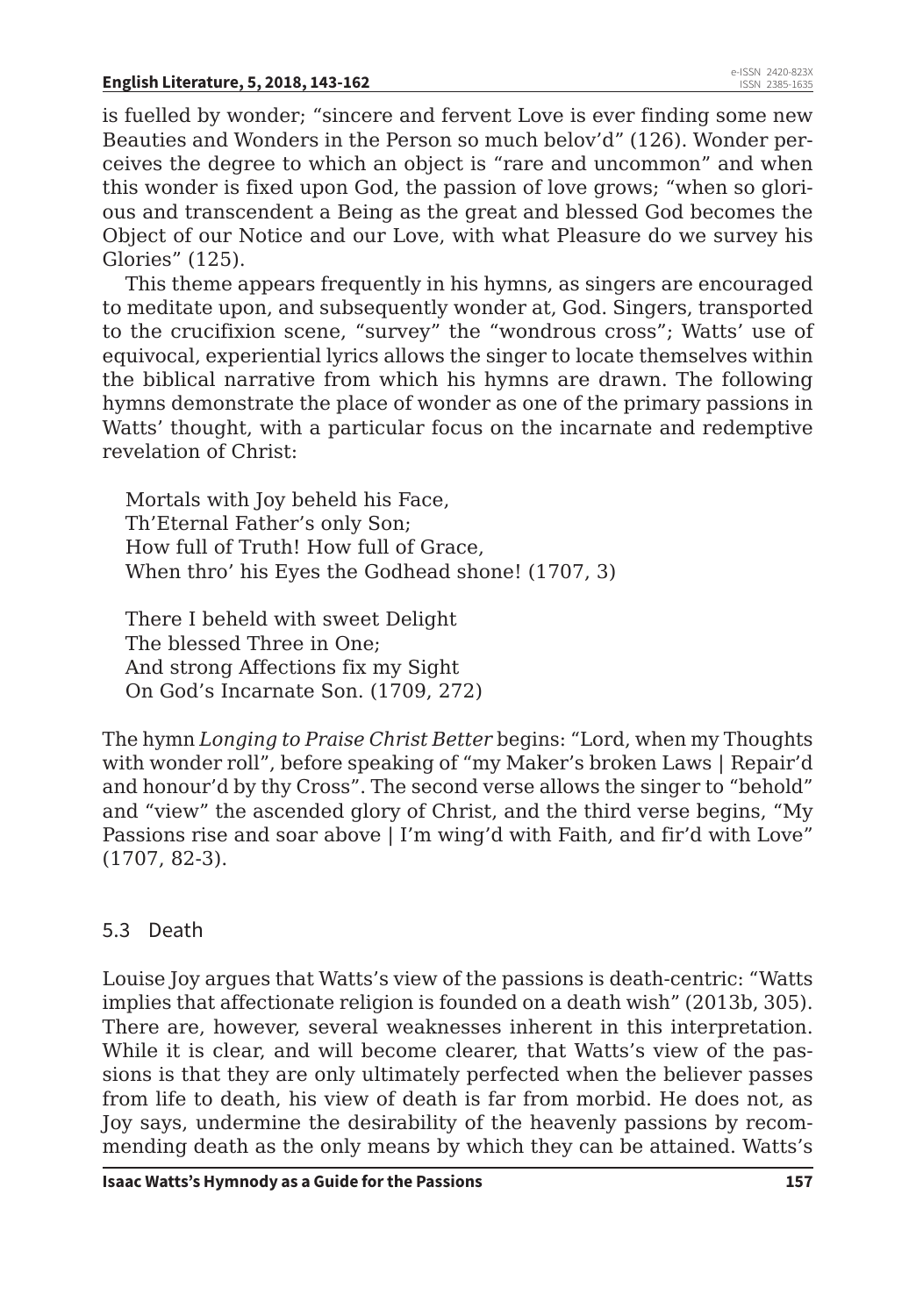optimistic view of death can be seen in his books, sermons, and hymns, and in holding this view he is consistent within the wider religious scene. He urges his readers to regulate their passions by living with an expectation of death (1729, 103); death, he states in a sermon, yields sweetness to the believer as the corrupt affections of flesh and blood are left behind (1753, 476, 478). Bragge observes that, while death is to be dreaded from a bodily perspective, the experience of death is a temporary evil, it is also the great cure that ends the miseries of the world (1708, 251-3). Similarly, Hutcheson writes that if death is the cessation of the pleasures and pains of life, then it is an inconsiderable evil. But, he goes on to say, if there is life beyond death, then for the virtuous, death can be seen as a "ground of Hope and Joy" (1728, 196-7).

Parisot (2011) and Van Leeuwen (2009) have demonstrated the connection between graveside poetry and funeral sermons; both were typically delivered by members of the clergy, and therefore their emphasis did not lie in the Gothic macabre, but upon the Christian afterlife. Many of Watts's hymns are filled with a hopeful view of death:

*Jesus*, the Vision of thy Face Hath overpow'ring Charms, Scarce shall I feel Death's cold Embrace If Christ be in my Arms. (1707, 20)

Then shall I see thy lovely Face With strong immortal Eyes, And feast upon thy unknown Grace With Pleasure and Surprize. (8)

Yes, and before we rise To that immortal State, The Thoughts of such amazing Bliss Should constant Joys create. (1709, 106)

Therefore death, in Watts' thought, is far from a morbid obsession, but rather it is the doorway to a perfected experience, and this view is consistent within his wider context.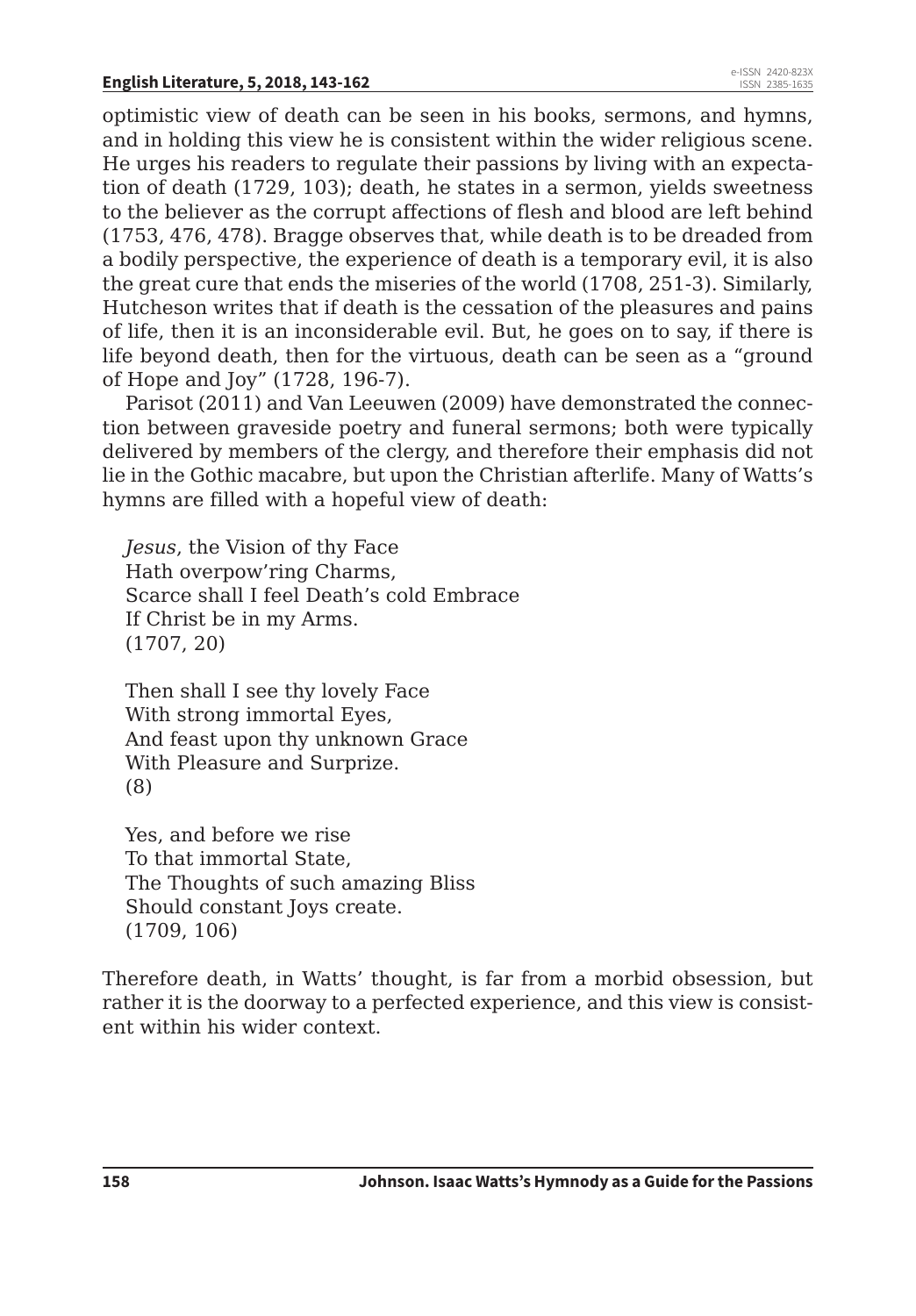## **6 Conclusion**

Passions played a significant role in the experience of post-Reformation spirituality, and Watts's doctrine of the passions was inherited from his Puritan forbearers and was expressed both in prose and hymnody. Watts stands as a break-through figure in Anglophone hymnody, creating a system of praise that allowed the expression of devotional piety through a more emphatically Christo-centric lyric, departing from the metrical psalmody of the seventeenth century that Watts saw as dampening the passions of the singer by neglecting to give voice to their Christian experience. In doing so, Watts introduced a new phase in English-speaking Protestant worship, as his hymns were adopted and adapted by Independents, Baptists, Anglicans, Unitarians, and Methodists on both sides of the Atlantic, and Watts would remain as the dominant hymn-writer for over two centuries.

## **Bibliography**

- Augustine of Hippo Saint (1984). *The Confessions of St. Augustine*. Westwood, N.J.: Christian Library
- Beynon, Graham (2016). *Isaac Watts: Reason, Passion, and the Revival of Religion*. London: Bloomsbury T&T Clark. DOI https://doi. org/10.5040/9780567670168.
- Bragge, Francis (1708). *A Practical Treatise of the Regulation of the Passion*. London: J.M. for John Wyat.
- Brinton, Alan (1992). "The Passions as Subject Matter in Early Eighteenth-Century British Sermons". *Rhetorica: A Journal of the History of Rhetoric*, 10(1), 51-69. DOI https://doi.org/10.1525/rh.1992.10.1.51.
- Calvin, Johannes [1543] (2001). "Preface to the Genevan Psalter". McKee, Elsie Anne (ed. and transl.), *John Calvin: Writings on Pastoral Piety*. New York: Paulist Press, 91-7.
- Campbell, Ted A. (1991). *The Religion of the Heart: A Study of European Religious Life in the Seventeenth and Eighteenth Centuries*. Columbia: University of South Carolina Press.
- Coffey, John (2016). "Between Puritanism and Evangelicalism: 'Heartwork' in Dissenting Communion Hymns, 1693-1709". Coffey, John (ed.), *Heart Religion: Evangelical Piety in England and Ireland, 1690-1850*. Oxford: Oxford University Press. DOI https://doi.org/10.1093/acpro f:oso/9780198724155.003.0002.
- Crookshank, Esther R. (2004). "'We're Marching to Zion': Isaac Watts in Early America". Noll, Mark A.; Mouw, Richard J. (eds)., *Wonderful Words of Life: Hymns in American Protestant History and Theology*. Grand Rapids (MC): Wm. B. Eerdmans Publishing Co, 17-41.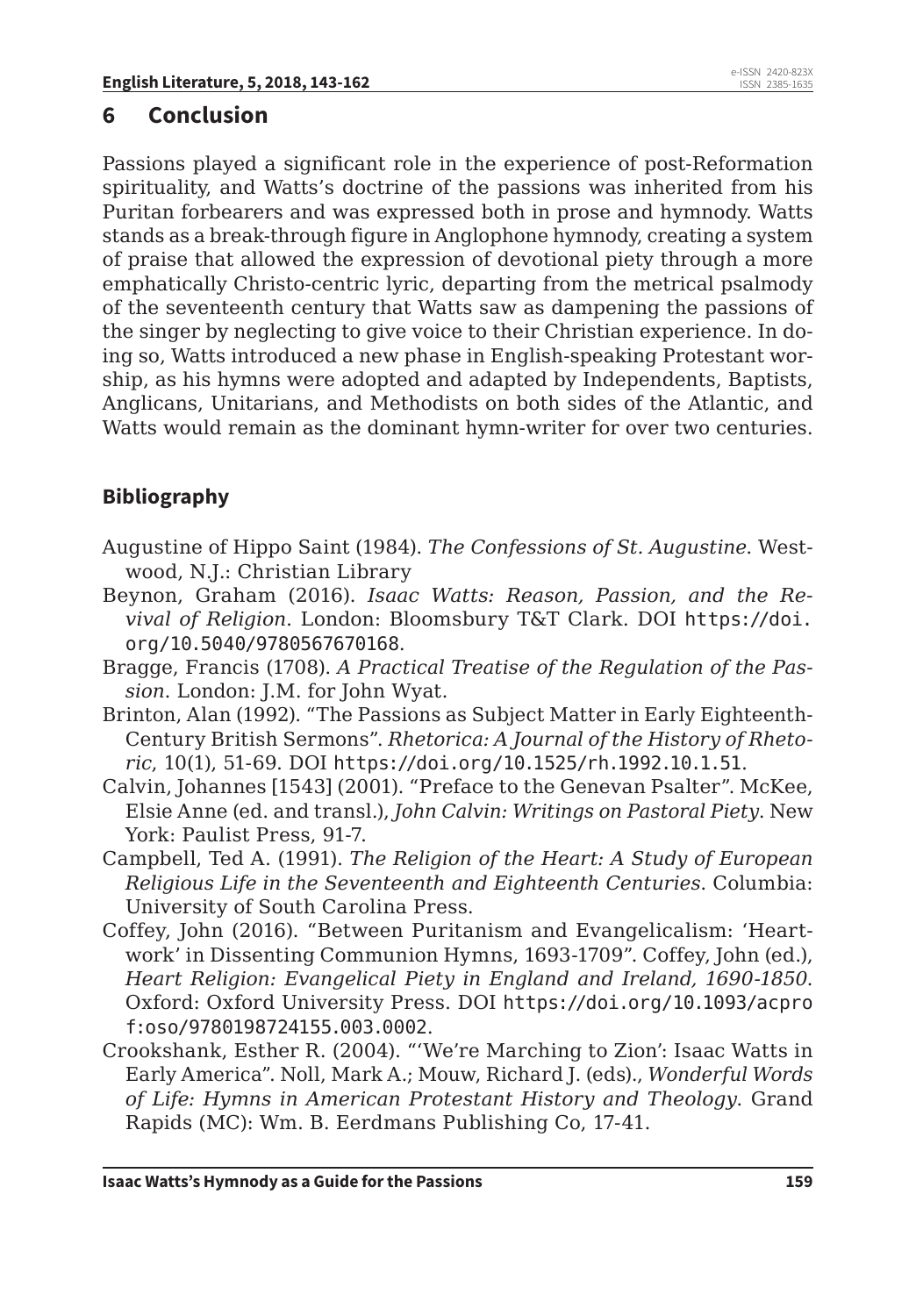- Darwall, Stephen (1997). "Hutcheson on Practical Reason". *Hume Studies*, 23(1), 73-89. DOI https://doi.org/10.1353/hms.2011.0097.
- Davis, Arthur P. (1948). *Isaac Watts: His Life and Works*. London: Independent Press Ltd.
- Dennis, John (1704). *The Grounds of Criticism in Poetry*. London: Strahan and Lintott.
- Dixon, Thomas (2003). *From Passions to Emotions: The Creation of a Secular Psychological Category*. Cambridge: Cambridge University Press.
- Dixon, Thomas (1999). "Theology, Anti-Theology and Atheology: From Christian Passions to Secular Emotions". *Modern Theology*, 15(3), 297- 330. DOI https://doi.org/10.1017/cbo9780511490514.
- Dixon, Thomas (2015). *Weeping Britannia: Portait of a Nation in Tears*. Oxford: Oxford University Press.
- Earle, Jabez. et al. (1708). *Practical Discourses of the Practice of Singing in the Worship of God; Preach'd at the Friday Lecture at Eastcheap*. London: J. Darby and J. Philips.
- Edwards, Jonathan (2009). *The Works of Jonathan Edwards*, vol. 2. Revised edition by John E. Smith. New Haven (CT): Yale University Press.
- Escott, Harry (1962). *Isaac Watts: Hymnographer*. London: Independent Press Ltd.
- Essary, Kirk (2017). "Passions, Affections, or Emotions? On the Ambiguity of 16th-Century Terminology". *Emotion Review*, 9(4), 367-74. DOI https://doi.org/10.1177/1754073916679007.
- Fesko, John V. (2014). *The Theology of the Westminster Standards: Historical Context and Theological Insights*. Wheaton: Crossway.
- Fisher, Philip (2002). *The Vehement Passions*. Princeton (NJ): Princeton University Press. DOI https://doi.org/10.1515/9781400824892.
- Ford, Thomas (1653). *Singing of Psalmes the Duty of Christians Under the New Testament: Or, a Vindication of that Gospel-ordinance in V. Sermons Upon Ephesians 5.19*. London: C. Meredith.
- Frazer, Michael L. (2010). *The Enlightenment of Sympathy: Justice and the Moral Sentiments in the Eighteenth Century and Today*. Oxford: Oxford University Press. DOI https://doi.org/10.1093/acprof:o so/9780195390667.001.0001.
- Garside Jr., Charles (1979). "The Origins of Calvin's Theology of Music: 1536-1543". *American Philosophical Society*, 69(4), 1-36. DOI https:// doi.org/10.2307/1006143.
- Harlan, Lowell B. (1979). "Theology of Eighteenth Century English Hymns". *Historical Magazine of the Protestant Episcopal Church*, 48(2), 167-93.
- Hutcheson, Francis (1728). *An Essay on the Nature and Conduct of the Passions and Affections. With illustrations on the Moral Sense*. London: J. Darby and T. Browne.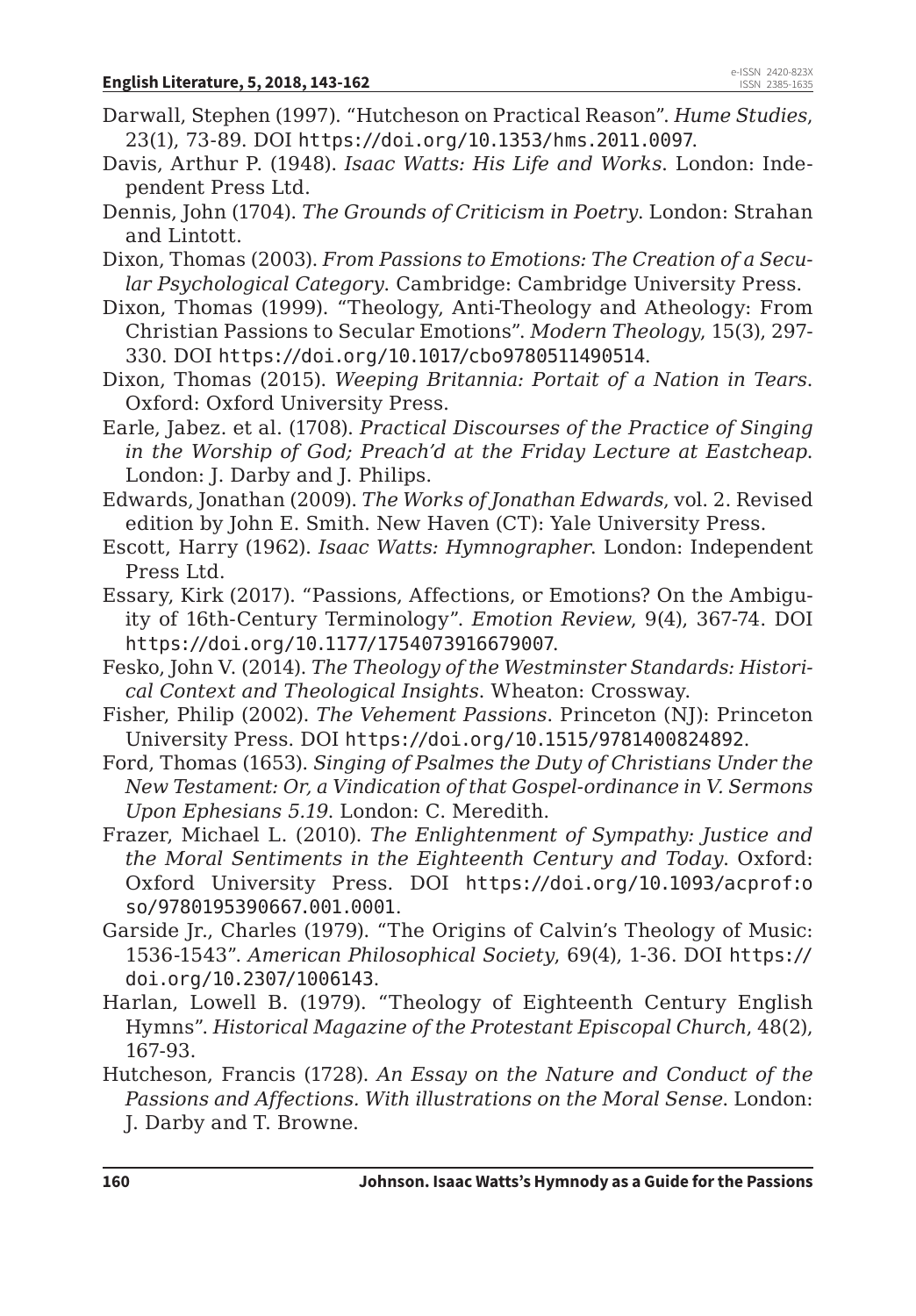- Joy, Louise (2013a). "From Passion to Affection: The Art of the Philosophical in Eighteenth-Century Poetics". *Philosophy and Literature*, 37(1), 72-87. DOI https://doi.org/10.1353/phl.2013.0003.
- Joy, Louise (2013b). "Morbid Pathos in Isaac Watts' Philosophy of Affectionate Religion". *Literature and Theology*, 27(3), 297-312. DOI https:// doi.org/10.1093/litthe/frs058.
- Keach, Benjamin (1691). *The Breach Repaired in God's Worship: or, Singing of Psalms, Hymns, and Spiritual Songs, Proved to be a Holy Ordinance of Jesus Christ. With an Answer to all Objections*. London: Printed for the Author, and sold by John Hancock.
- Van Leeuwen, Evert Jan (2009). "Funeral Sermons and Graveyard Poetry: The Ecstasy of Death and Bodily Resurrection". *Journal for Eighteenth Century Studies*, 32(3), 353-71. DOI https://doi.org/10.1111/j.1754- 0208.2009.00215.x.
- Leigh, Edward (1662). *A Systeme or Body of Divinity, Consisting of Ten Books, Wherein the Fundamentals of Religion are Opened, the Contrary Errours Refuted*. 2nd ed. London: W. Lee.
- Manning, Bernard (1942). *The Hymns of Wesley and Watts: Five Informal Papers*. London: Epworth Press.
- Milner, Thomas (1845). *The Life, Times and Correspondence of the Rev. Dr. Isaac Watts*. London: Thomas Richardson and Son.
- Parisot, Eric (2011). "Piety, Poetry, and the Funeral Sermon: Reading Graveyard Poetry in the Eighteenth Century". *English Studies*, 92(2), 174-92. DOI https://doi.org/10.1080/0013838x.2010.536686.
- Reynods, Edward (1640). *A Treatise of the Passions and Faculties of the Soule of Man. With the Several Dignities and Corruptions Thereunto Belonging*. London: Robert Bostock.
- Rivers, Isobel (1991). *Reason, Grace, and Sentiment: A Study of the Language and Ethics in England, 1660-1780*. Cambridge: Cambridge University Press.
- Strivens, R. (forthcoming). *Dissent and the Origins of the Evangelical Revival*.
- Wallace, Dewey D. (2011). *Shapers of English Calvinism, 1660-1714: Variety, Persistence, and Transformation*. Oxford: Oxford University Press. DOI https://doi.org/10.1093/acprof:oso/9780199744831.001.0001.
- Watson, John Richard (1999). *The English Hymn: A Critical and Historical Study*. Oxford: Oxford University Press. DOI https://doi.org/10.1093 /019827002x.001.0001.
- Watts, Isaac (1707). *Hymns and Spiritual Songs. In Three Books. I. Collected from the Scriptures. II. Compos'd on Divine Subjects. III. Prepared for the Lord's Supper. With an Essay Towards the Improvement of Christian Psalmody, by the Use of Evangelical Hymns in Worship*. London: J. Humfreys for John Lawrence.